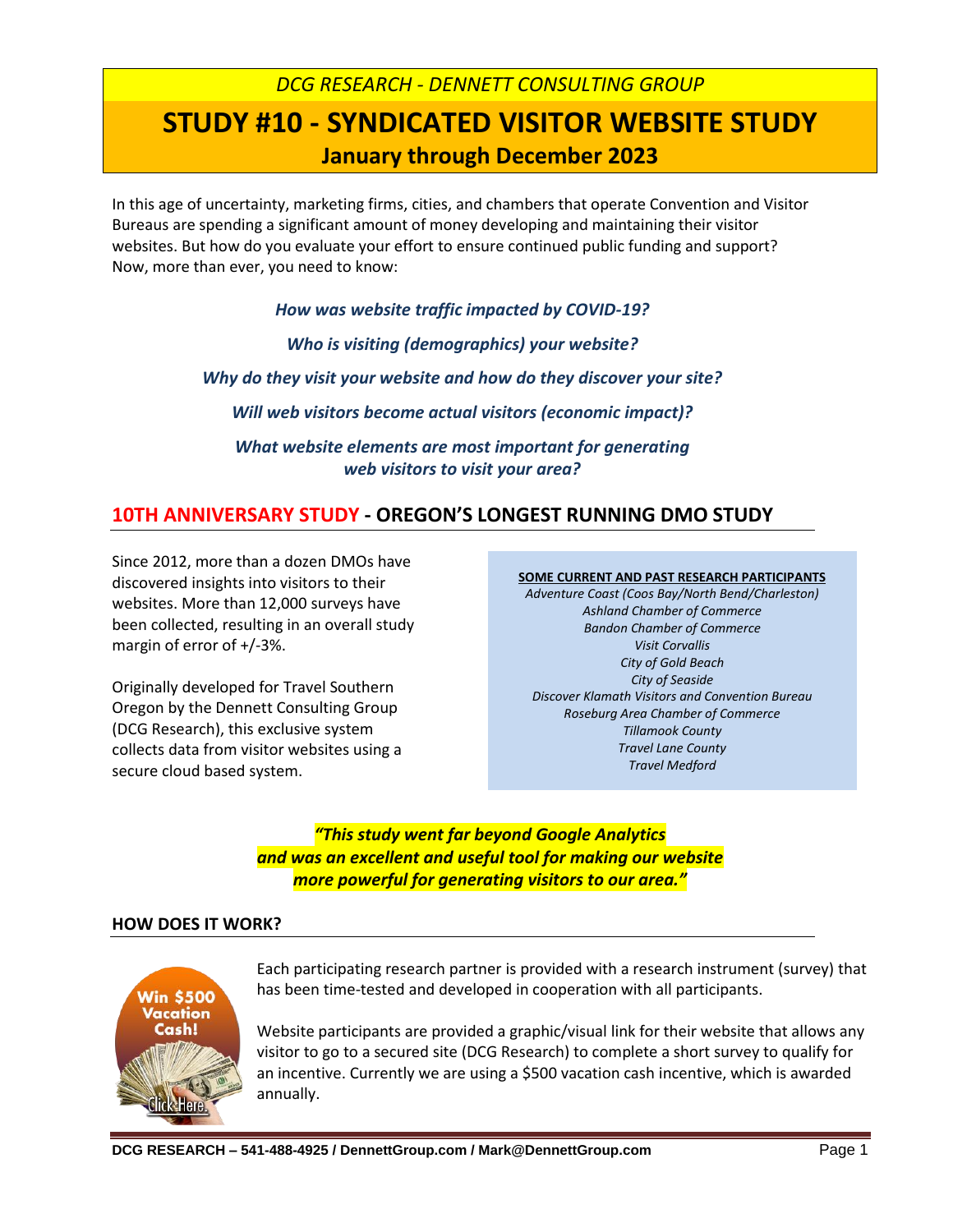When visitors click on the online survey, they go to a landing page designed specifically for each DMO partner (sample below). Once the survey is completed, website visitors automatically return to the DMO website.



### **TIMELINE AND DELIVERABLES**

DCG Research is responsible for:

- Developing the survey instrument and online survey website;
- Creating a graphic/visual link for all participants to place on their website;
- Creating a landing page survey link for your destination with your input;
- Processing and evaluating all research data;
- Selecting winners and handling the awarding of the incentive;
- Preparing an individual report and emailing them (PDF) to participants;
- Maintaining security of individual client data sets. These will not be shared with other participants. Data shared will only be non-identifiable industry data reviews.

Participants are responsible for:

- Placing the survey instrument on the home page of their website;
- Funding the incentive (shared expense).

#### **COST OF PARTICIPATION**

Cost is \$150 per month for the website study. Research study participation requires a one-year (12-month) commitment. Fees can be billed annually or quarterly. All participants will share in the actual (net) cost of the incentive. There is a one-time \$250 set up fee for new participants. Fee recap:

- One-time set up fee (waived for former participants) \$250
- Monthly fee for website study \$150 per month (\$1,800 annually)
- Cost of \$500 incentive shared equally by all participants.

### **CONTACT DCG TO SEE A PREVIEW OF THE 2023 SURVEY**